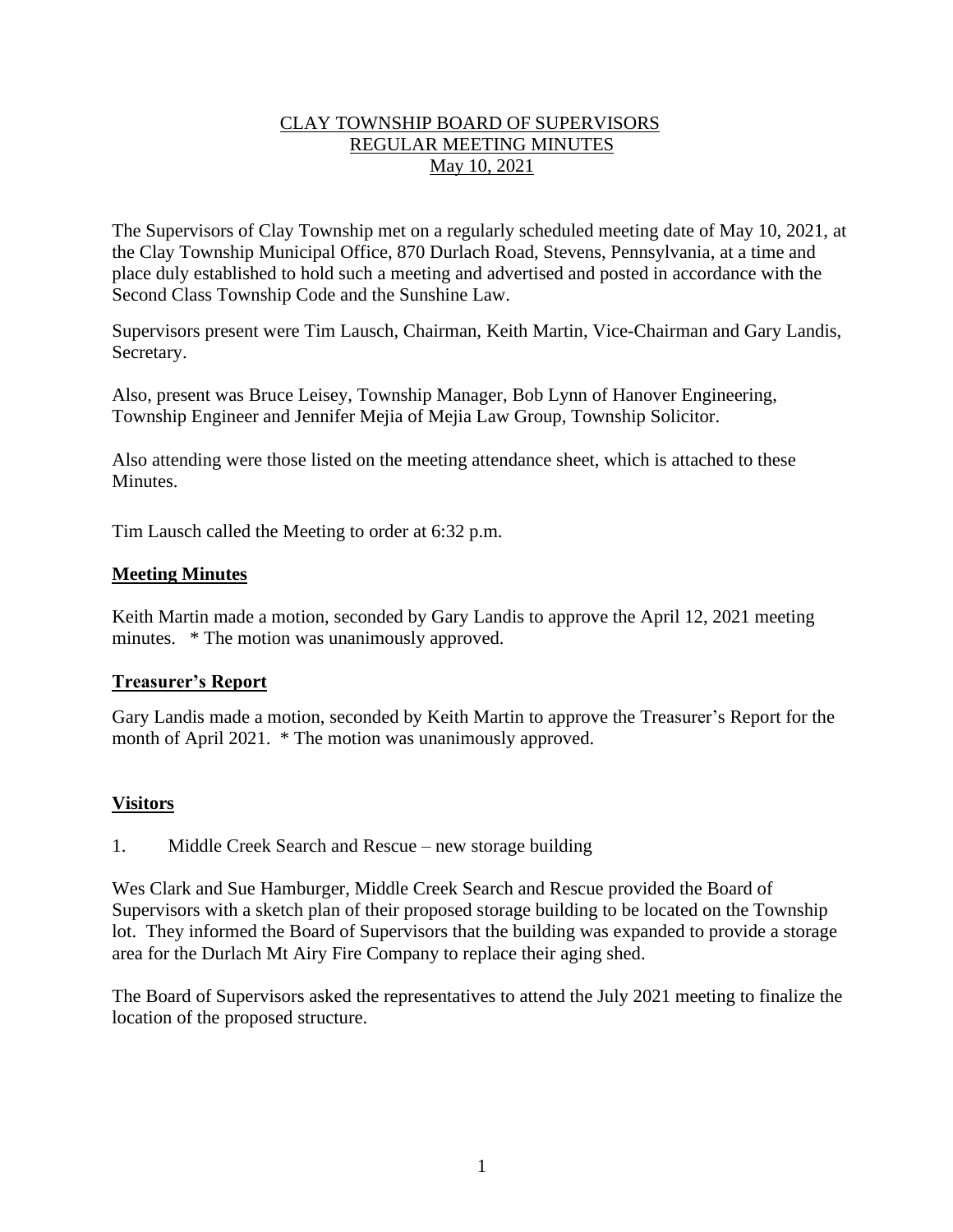2. Scott Winter, 509 Countryside Dr – Relief to install fence in SW Easement

Mr. Winters reviewed his request to install a picket or split rail fence in the sides and rear of his yard. There is a stormwater easement located approximately 44' to 50' off the rear property line and most of the fence would be installed in the stormwater easement. Mr. Winters is seeking relief to install the fence in the stormwater easement. Mr. Winters stated reason for needing a fence is for the safety of his young children.

After discussion, the Board of Supervisors was in general agreement with the installation of a split rail fence with the lower rail at least 12" off the ground and with the execution of an Agreement to be prepared at Mr. Winter's expense allowing the Township to require removal of the fence at the Township's sole discretion.

Bruce Leisey and Bob Lynn will meet with Mr. Winters to review the site in more detail and a final decision will be made at the May 25, 2021 meeting.

#### **Engineer's Report**

1. Ralph Kurtz, 245 Durlach Rd – Request for Waiver of Land Development Planning #21-04 7/14/21

Ted Cromleigh, Diehm and Sons, reviewed the request with the Board of Supervisors. The property is comprised of a 71.06-acre farm. The property is being used for several mixed uses. Agriculture is the primary use of the property. There is a single-family dwelling in which Mr. Kurtz and his wife reside. Secondary uses on the property include a small trucking business and an ag-support business. There are no retail sales on site. The existing uses on the property that are deemed non-conforming under the current Clay Township Zoning ordinance were granted zoning approval on 3/24/21 – Case 656 to allow the expansion of the existing repair shop (Section 403.B). An expansion of the existing repair shop  $(20'X82" - 1,640$  sq ft) is being proposed. The addition represents a 32% increase in size of the existing building. There is no off-site or privately-owned equipment brought to the site for repairs. The proposed addition will be constructed over existing impervious coverage consisting of a 20'X50' concrete pad and a 20'X32' shed. Both the concrete pad and the shed will be removed. The construction of the proposed improvements will not result in any new impervious coverage. The proposed building addition will not result in any additional traffic flow. The zoning hearing approval granted the property required the applicant to provide a landscape screen in a form acceptable to Clay Township so that trucks and trailers are not visible from Durlach Road or to neighboring properties. An evergreen landscape screening is proposed along the area where the commercial vehicles are stored. The screening will consist of a staggered row of 5' to 6' Norway Spruce trees. The trees will adjoin the gravel parking area. Waiver of Section 304 – Waiver of Final Land Development Plan is being requested.

Gary Landis made a motion, seconded by Keith Martin to approve waiver of Section 304 – Final Land Development Plan contingent on installation of an evergreen screening as noted on the sketch plan submitted from Diehm and Sons, Project #20082 dated 9/1/2020 and cash escrow in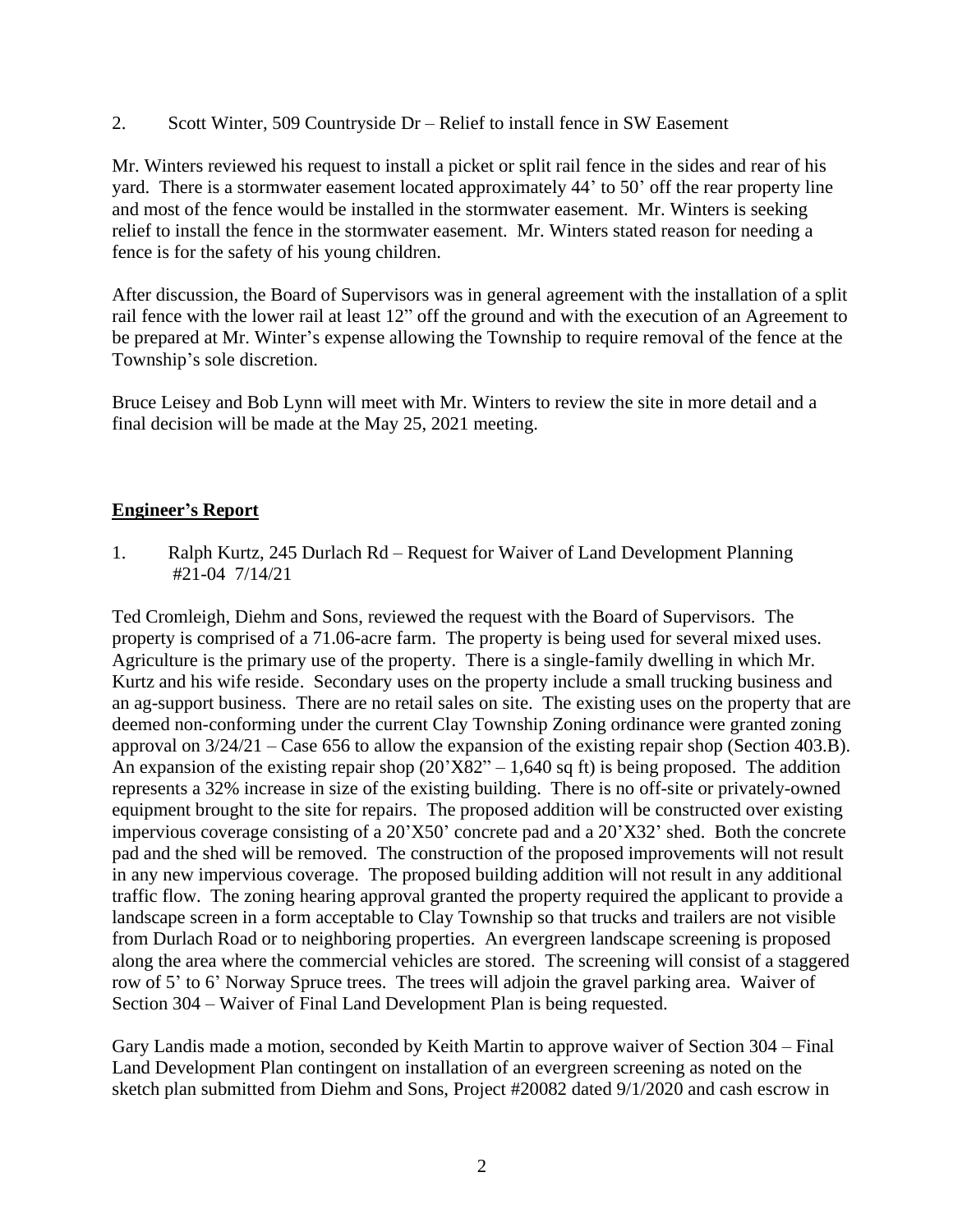the amount of \$3,105 to guarantee planting of trees in the Fall 2021 submitted to the Township. \* The motion was unanimously approved.

# 2. Leroy Zimmerman – Lot Add-On Plan #21-02 6/19/21

Ted Cromleigh, Diehm and Sons, reviewed the plan with the Board of Supervisors. The applicants propose a Lot Add-On Plan that adjusts the boundaries of the Subject Properties. Lot 1 of the Subject Properties contains approximately 29.358 acres and is currently unimproved. Lot 2 of the Subject Properties contains 23.7 acres and is currently unimproved. Lot 3 of the Subject Properties contains approximately seven (7) acres and is currently improved with a single-family dwelling and other residential accessory structures. Upon completion of the proposed subdivision, Lot 1 will contain approximately 25 acres, Lot 2 will contain 27.8 acres and Lot 3 will contain 6.3 acres.

Keith Martin made a motion, seconded by Gary Landis to approve the following modification and waivers as outlined in the Hanover Engineering letter dated 4/23/21. \* The motion was unanimously approved.

## Section  $402.A(1)$  – Plan Scale

The applicant is requesting a modification of the requirement to provide a minimum plan scale of 1"=50'. The applicant notes that the properties involved with the plan total 61 acres in size. The applicant is proposing that the front page be a deed plot only and is at a scale of  $1'$ =200'. The total tract boundaries per field survey have been shown at a plan scale of  $1'$ =120' to allow the entire property to be shown on a single plan sheet. The applicant notes that a detail sheet is provided at 1'=50" where a zoomed in view is necessary. The applicant feels that the higher plan scales allow for fewer sheets while maintaining good legibility and clarity.

## Section 402.C(4)(b), Section 402.C(4)(d) and Section 402.C(4)(f) – The plan shall provide the location of existing wells, sewage system, stormwater management facilities and wetlands on the subject tract

The applicant is requesting a waiver of the requirements that the plan provide the location of existing wells, sewage system, stormwater management facilities and wetlands on the subject tract. The applicant states that the plan proposes shifts to the property lines of largely vacant, wooded areas. The applicant notes that the lot add-on will clear up unusual and bizarre property configurations and provide for more conventional lot configurations. The applicant feels that the location of the features required by these sections would require additional field survey and expense to the applicant with no discernable benefit. The applicant notes that the only well and sewage system on the subject tracts are on Lot 3 and would be unaffected by the shifts in the property lines north of the road. The applicant indicates that the plan proposes no construction or earthwork of any kind and has provided Note 8 on the plan that ensures that the wetlands are identified before any construction or earthwork is ever undertaken on the property.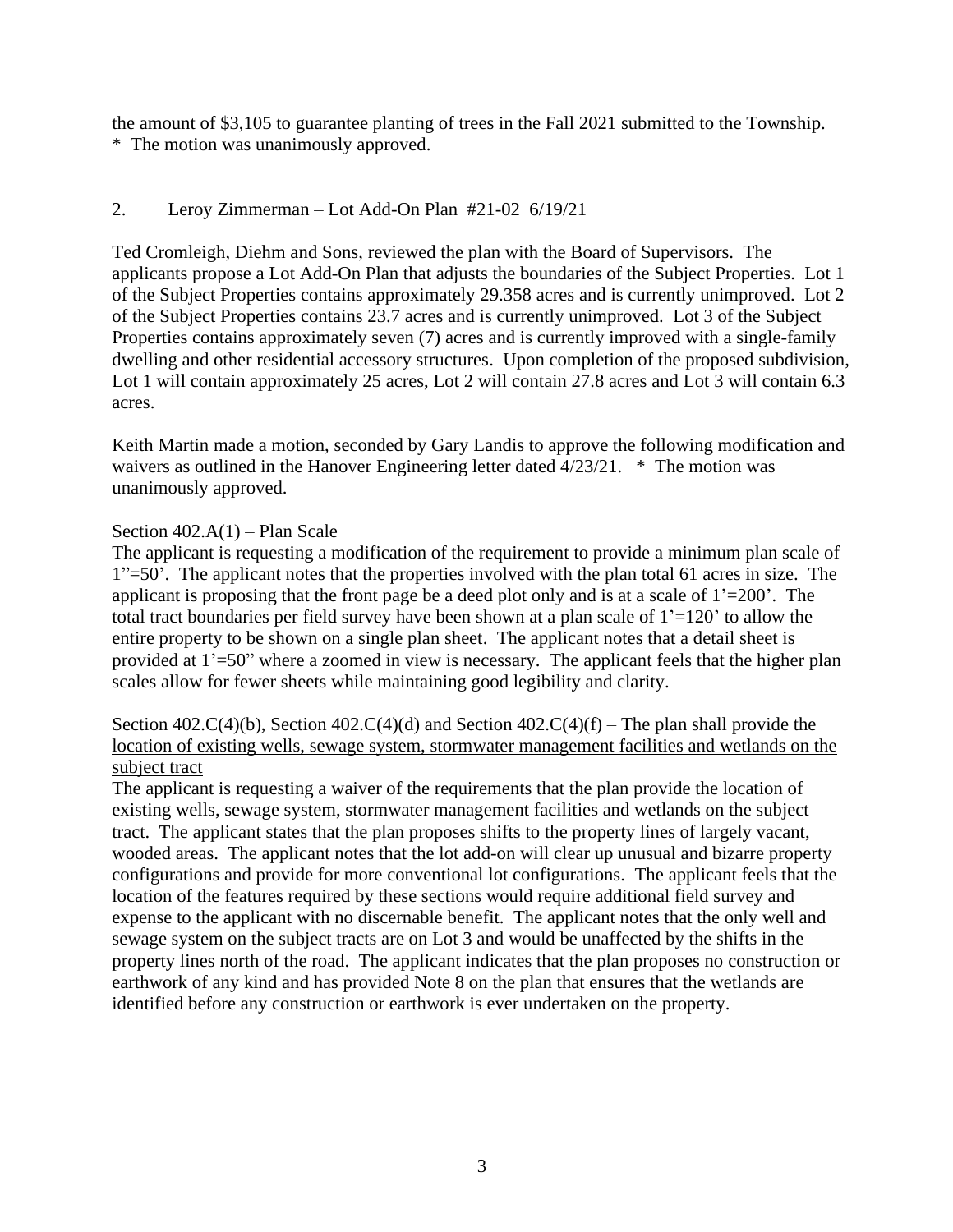# Section  $403.D(17)(f)$  – Finished floor elevations of all residential units

The applicant is requesting a waiver of the requirement to provide the finished floor elevations of all residential units. The applicant notes that Lot 3 has an existing dwelling. The applicant feels that the finished floor elevation of the dwelling is meaningless in the context of this add-on plan as no new construction, grading or excavation is proposed.

# Section 607.A – Monuments shall be placed at all angles along the street

The applicant is requesting a waiver of the requirement to place monuments at all angles along the street. The applicant states that as applied to this project, this requirement seems to conflict with the provision of Section 402.B.6 which states that properties larger than 10 acres need not be surveyed. The applicant notes that they have not surveyed Woodcock Drive and large swaths of Laurel Drive. The applicant indicates that Laurel Drive has only been surveyed where the proposed lot line is located along the frontage of Lot 3. The application states that the location of the roadways and their associated rights-of-way are approximate and reasonable accurate.

Gary Landis made a motion, seconded by Keith Martin to approve the Zimmerman Lot-Add On Plan contingent on compliance with the Hanover Engineering letter date 4/23/21. \* The motion was approved unanimously.

3. Dennis Steffy – Request to have LOC Released for Mt. Spring Road Subdivision

Bruce Leisey informed the Board of Supervisors that the current owner of the property is willing to enter into an Agreement with the Township that would require the shared driveway to be installed before any lots can be sold off the tract.

The Township Solicitor will draft an Agreement for review at the next meeting.

4. Hackman Road Paving Project

Bob Lynn informed the Board of Supervisors there was a glitch with Penn Bid Online process which might have provided an unfair advantage to some bidders. Due to this fact, the project will be rebid at no cost to the Township. Penn Bid will cover the cost. The bids will be advertised May 19<sup>th</sup> and May 26<sup>th</sup> and bid opening will be June  $11<sup>th</sup>$ .

5. Approve and Execute Co-Op Road and Line Painting Contracts

Bruce Leisey reviewed the contract with the Board of Supervisors.

There was discussion on whether to include Durlach Road in the Seal Coating Bid.

Gary Landis made a motion, seconded by Keith Martin to award the bid to Martin Paving Inc, Lititz, PA for seal coating single application in the amount of \$144,841.75 (117.471 sq yds at \$1.2333 per sq yd) and seal coating double application in the amount of \$9,667.35 (3,465 sq yds at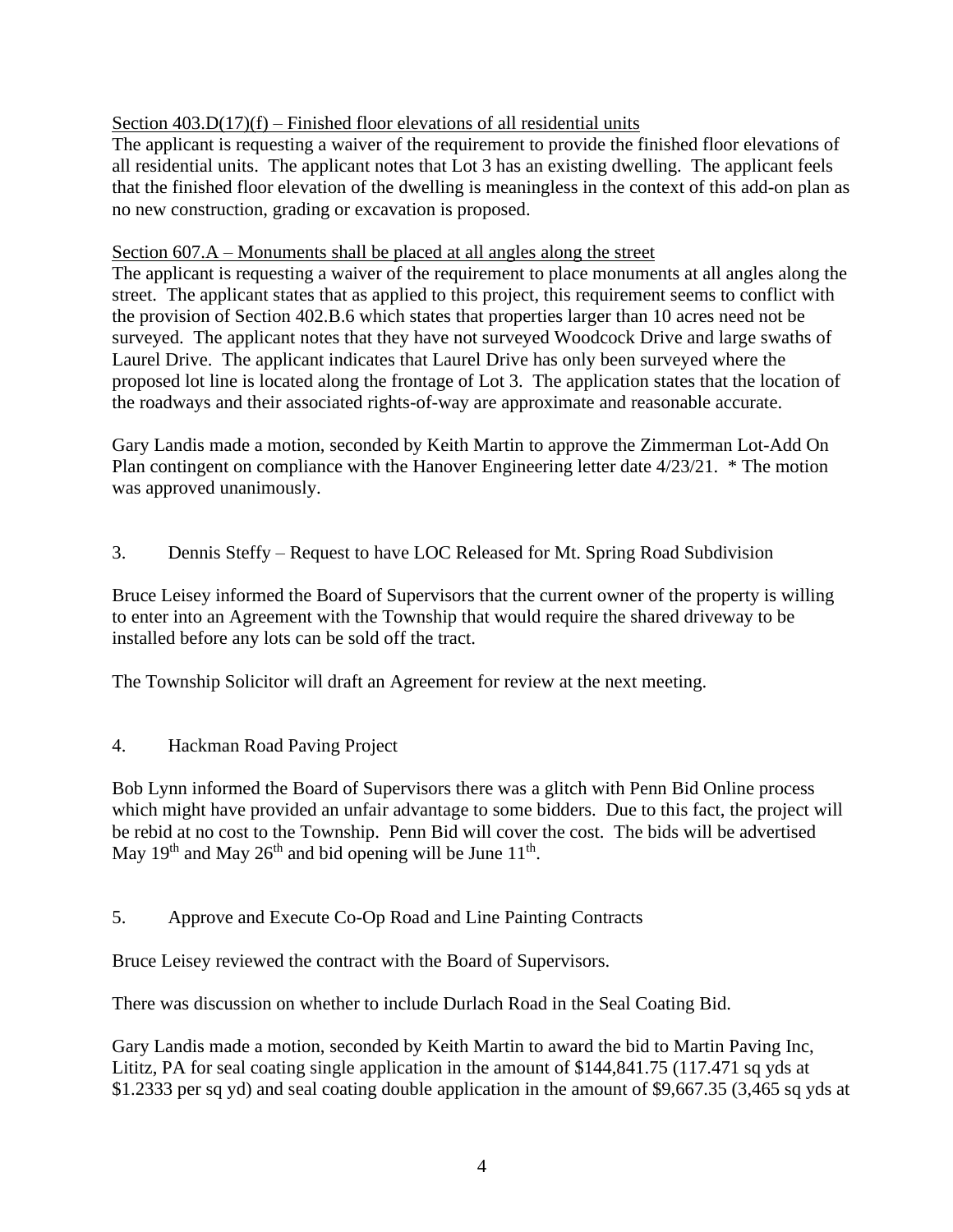\$2.76 per sq yd) and award bid to A-1 Traffic Control Products, Douglassville PA for line painting single yellow in the amount of \$7,000.00 (140,000 lf at \$.05 per lf), line painting single white in the amount of \$5,250.00 (105,000 lf at \$.05 per lf) and line painting double yellow in the amount of \$6,175.00 (5,000 lf at \$.095 per lf) for a total of \$18,425.00. \* The motion was approved unanimously.

# **Old Business**

1. Annex Renovation Update

Bruce Leisey updated the Board of Supervisors on construction activities. The project seems to be on track with a 10-week construction timetable.

Keith Martin made a motion, seconded by Gary Landis to approve and execute the documents to establish a Capital Reserve Fund bank account at BB&T Bank for payment of expenditures related to the renovation costs of the Annex. \* The motion was approved unanimously.

## **New Business**

1. General Obligation Note, Series of 2021

After review, Gary Landis made a motion, seconded by Keith Martin to approve and execute Closing Documents for the General Obligation Note from BB&T Bank in the amount of \$900,000.00. \* The motion was unanimously approved.

2. Adopt Resolution to Rescind Declaration of Disaster Emergency

Keith Martin made a motion, seconded by Gary Landis to adopt Resolution #051021 to Rescind Declaration of Disaster Emergency. \* The motion was unanimously approved.

3. Execute Federal Surplus Property Program Application

Bruce Leisey reviewed the program and application with the Board of Supervisors.

There was discussion on the economics versus the time spend traveling to the site and designation of Authorized Representatives.

A decision was tabled until a future meeting.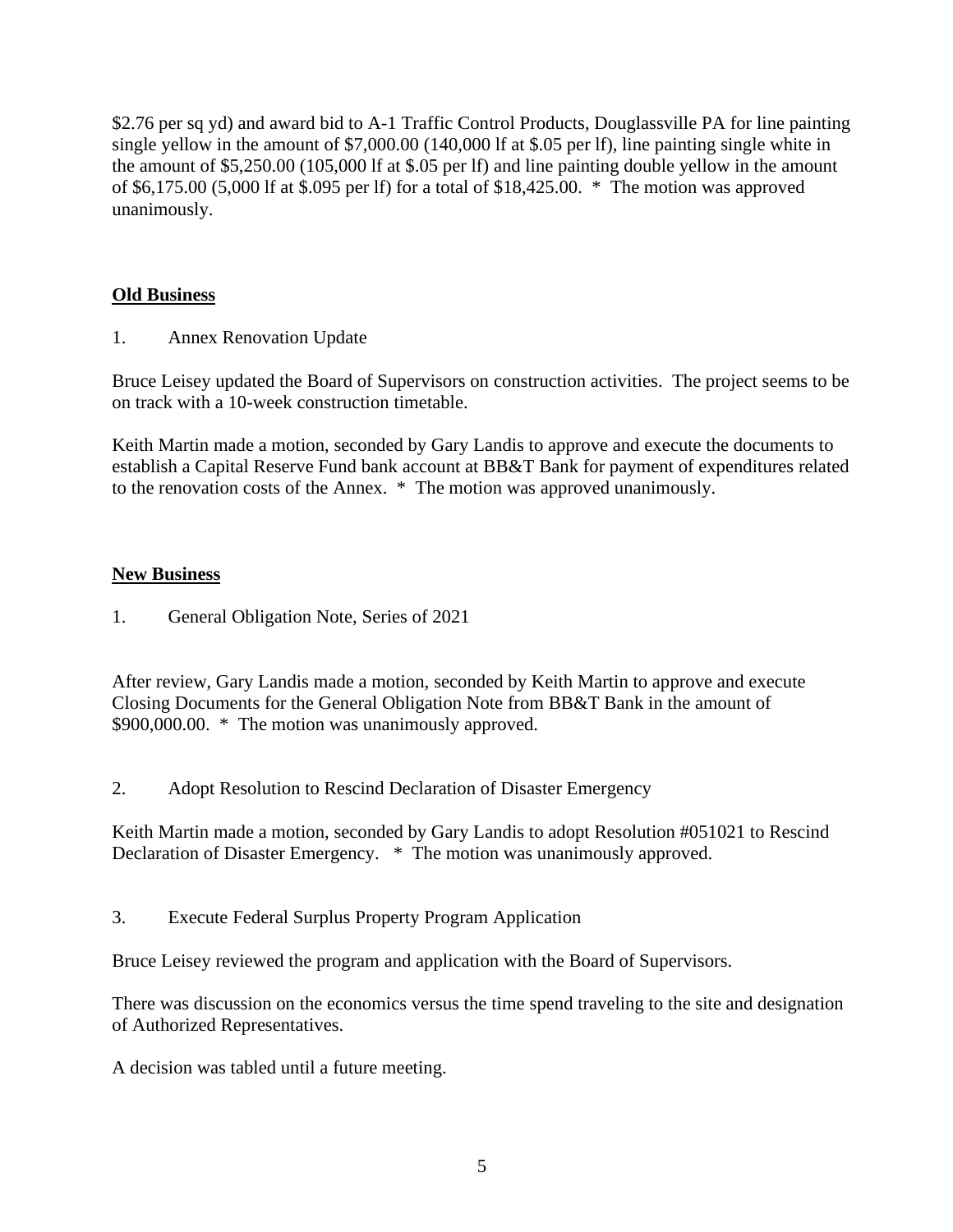4. Review MOU from Penn Dot Regarding Hopeland Road Detour

Bruce Leisey reviewed with the Board of Supervisors a MOU from Penn Dot asking Clay Township to allow a detour for road closure on Hopeland Road between Rt 322 and Clay Road from March 2022 to June 2022.

The Board of Supervisors has concerns with the additional truck traffic on North Clay Road and is not in favor of execution of the MOU.

5. Wagman Construction – Request for Payment

Bruce Leisey reviewed the Request for Payment with the Board of Supervisors.

Keith Martin made a motion, seconded by Gary Landis to approve Request for Payment #1 in the amount of \$29,360.16 to Wagman Construction, York PA. \* The motion was approved unanimously.

6. Appoint Planning Commission Member

This item was tabled until next meeting.

7. LCATS Resolution on County Health Department

After discussion, Keith Martin made a motion, seconded by Gary Landis to support LCATS Resolution 2021-01 opposing the adoption of a County Health Department as envisioned in the outdated 1951 Local Health Administration Law. \* The motion was approved unanimously.

8. Discussion with Durlach Mt Airy Fire Co

Keith Martin informed the Board of Supervisors that he had a conversation with Representative of the DMTA Fire Co regarding the refurbishing or replacement of their 1992 tanker. The representatives indicated that they are in the data collection process and will schedule a discussion follow up with the Board of Supervisors in the future.

## **Executive Session**

Keith Martin made a motion, seconded by Gary Landis to enter into Executive Session at 9:30 PM to discuss personnel issues and potential litigation. \* The motion was approved unanimously.

Keith Martin made a motion, seconded by Gary Landis to exit Executive Session at 10:45 PM. \* The motion was approved unanimously.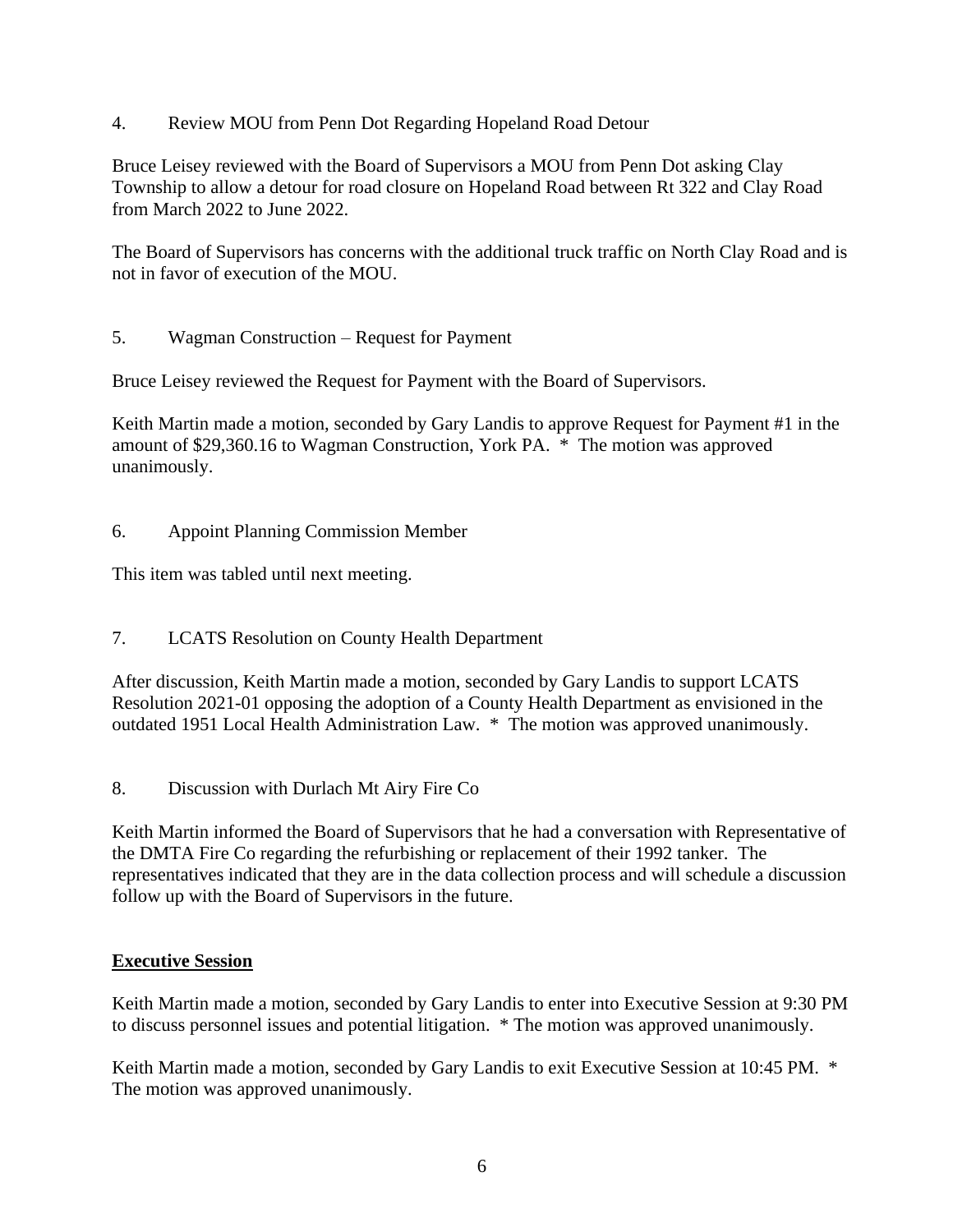There was discussion on the proposed Ephrata Borough Authority and Clay Township Sewer Service Agreement.

There was discussion on updating Personnel Policies.

Gary Landis made a motion, seconded by Keith Martin to authorize the Township Manager to implement a policy to utilize a written Purchase Order Requisition for approval of purchases for the Public Works and Administrative Departments. \* The motion was unanimously approved.

#### **Bills to be Paid**

General Fund

Keith Martin made a motion, seconded by Gary Landis, to approve the General Fund bills totaling \$61,108.04 for the month of April.  $*$  The motion was approved unanimously.

#### Rec Fund

Keith Martin made a motion, seconded by Gary Landis, to approve the Recreation Fund bills totaling \$3,729.86 for the month of April. \* The motion was approved unanimously.

Sewer Fund

Keith Martin made a motion, seconded by Gary Landis, to approve the Sewer Fund bills totaling \$4,713.20 for the month of April.  $*$  The motion was approved unanimously.

#### **Reports for the Month**

- 1. Chief of Police / Police Department
- 2. Fire Companies / Ambulance
- 3. Planning Commission Minutes
- 4. Solicitor's Report
- 5. Engineer's Report
- 6. Manager's Report
- 7. Road Master's Report
- 8. Zoning Officer's Report